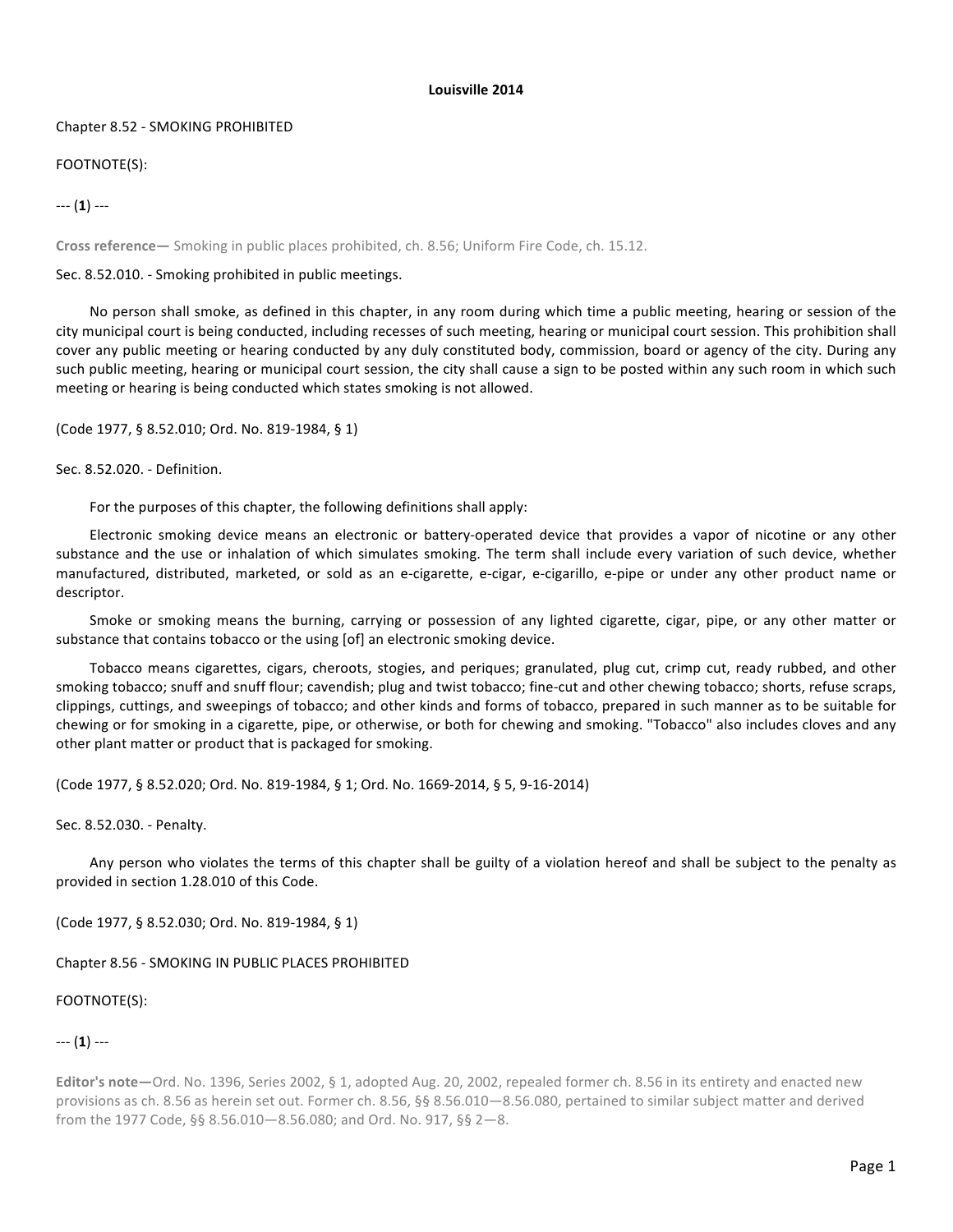**Cross reference—** Smoking prohibited in public meetings, ch. 8.52; Uniform Fire Code, ch. 15.12.

**State Law reference—** Smoking regulations, C.R.S. § 25-14-105.

#### Sec. 8.56.010. - Intent.

In order to protect the public health, safety, comfort and general welfare, and because smoking is a positive danger to health and because, it is the declared purpose of this chapter to prohibit smoking, including using electronic smoking devices, in areas which are used by or open to the public unless such areas are permissible smoking areas pursuant to this chapter.

## (Ord. No. 1396-2002, § 1, 8-20-2002; Ord. No. 1669-2014, § 1, 9-16-2014)

## Sec. 8.56.020. - Definitions.

For the purposes of this chapter the following terms, phrases, words, and their derivatives shall have the meanings given in this section, except where the context clearly requires a different meaning:

Common area means a lobby, hallway, elevator, restroom, or other enclosed, indoor area where the public is likely to gather in close proximity.

Electronic smoking device means an electronic or battery-operated device that provides a vapor of nicotine or any other substance and the use or inhalation of which simulates smoking. The term shall include every variation of such device, whether manufactured, distributed, marketed, or sold as an e-cigarette, e-cigar, e-cigarillo, e-pipe or under any other product name or descriptor. 

Entryway means the outside of the front or main doorway leading into a public place, the outside of any other doorway leading into such public place that is accessible to the public, and the area of public or private property within 15 feet outside the doorway.

Public place means any enclosed area to which the public is invited or in which the public is permitted, including, but not limited to, retail food production or marketing establishments, restaurants, taverns, banks, commercial establishments, theatres, waiting rooms, reception areas, meeting rooms, educational facilities, library, recreational facility, health care facilities, facilities providing live music or sporting events, and public transportation facilities. A private residence is not a "public place."

Restaurant means an establishment licensed as a hotel/restaurant under the liquor laws of the State of Colorado, or an establishment whose principal business is the retail sale of prepared food and beverages and has seating for on-premises consumption of food.

Retail electronic smoking device store means a retail store devoted primarily to the sale of electronic smoking devices, and in which the sale of other products is merely incidental. The sale of such other products shall be considered incidental if such sales generate less than 50 percent of the total annual gross sales.

Smoke or smoking means the burning, carrying or possession of any lighted cigarette, cigar, pipe, or any other matter or substance that contains tobacco or the using [of] an electronic smoking device.

Tavern means an establishment licensed as a tavern under the liquor laws of the State of Colorado.

Tobacco means cigarettes, cigars, cheroots, stogies, and periques; granulated, plug cut, crimp cut, ready rubbed, and other smoking tobacco; snuff and snuff flour; cavendish; plug and twist tobacco; fine-cut and other chewing tobacco; shorts, refuse scraps, clippings, cuttings, and sweepings of tobacco; and other kinds and forms of tobacco, prepared in such manner as to be suitable for chewing or for smoking in a cigarette, pipe, or otherwise, or both for chewing and smoking. "Tobacco" also includes cloves and any other plant matter or product that is packaged for smoking.

(Ord. No. 1396-2002, § 1, 8-20-2002; Ord. No. 1669-2014, § 2, 9-16-2014)

Sec. 8.56.030. - Prohibitions.

- A. No person shall smoke or carry any lighted smoking instrument in a public place, entryway, common area, or place where smoking is prohibited by this chapter or the fire marshal.
- B. No person shall smoke or carry any lighted smoking instrument within the exterior walls, fences or otherwise defined limits of an outdoor eating area of a restaurant or tavern.